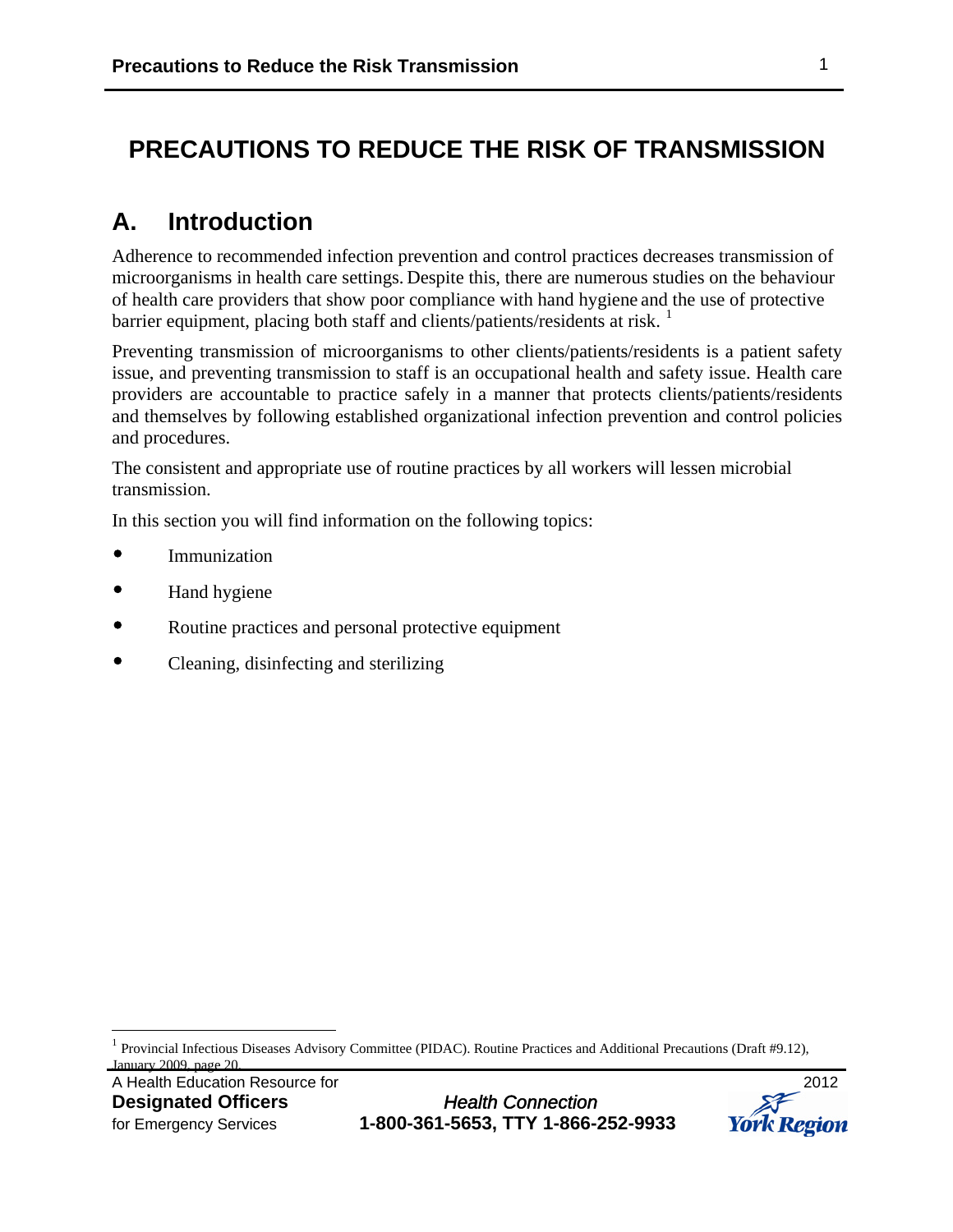# **B.Recommended Adult Immunizations[1](#page-1-0)**

The following table lists vaccines for adults, and describes for whom and under what circumstances they should be given.

| <b>Vaccine</b>                                      | <b>Recommended Recipient</b>                                                                                                                                                                                                                                                                                            |  |
|-----------------------------------------------------|-------------------------------------------------------------------------------------------------------------------------------------------------------------------------------------------------------------------------------------------------------------------------------------------------------------------------|--|
| <b>Tetanus, Diphtheria, Pertussis</b><br>(Td, dTap) | Td vaccine is recommended for adults every ten years. It is<br>also recommended that adults receive one dose of pertussis-<br>containing vaccine by replacing one dose of Td with dTap<br>(Adacel <sup>®</sup> ).                                                                                                       |  |
| Pneumococcal                                        | One dose is recommended for everyone over 65 years of<br>age, and anyone over 2 years of age who has a chronic<br>health condition such as heart disease, diabetes, alcoholism,<br>drug use, and lung disease. One revaccination may be<br>required after 5 years for people with certain chronic health<br>conditions. |  |
| <b>Influenza</b>                                    | Recommended every fall for people 6 months of age and<br>over, and particularly for emergency service workers.                                                                                                                                                                                                          |  |
| <b>Hepatitis B</b>                                  | Recommended for everyone, especially those meeting<br>specific high-risk criteria (e.g., essential or emergency<br>service workers). The vaccine is given as a 3-dose series<br>over a 6-month period.                                                                                                                  |  |
| <b>Hepatitis A</b>                                  | Recommended for people meeting specific high-risk criteria<br>and travellers. The vaccine is given as a 2-dose series. It is<br>not routinely recommended for emergency service workers.                                                                                                                                |  |
| <b>Measles, Mumps, Rubella</b>                      | Two doses are recommended for adults born after 1970.                                                                                                                                                                                                                                                                   |  |
| <b>Varicella and Meningococcal</b>                  | Consult your healthcare professional to determine your level<br>of risk for infection and your need for these vaccines.                                                                                                                                                                                                 |  |

**Table 2: Recommended Adult Immunizations**



<span id="page-1-0"></span> 1 Health Canada. Canadian Immunization Guide, Seventh Edition. Canadian Medical Association, 2006. Available online at [www.phac-aspc.gc.ca/publicat/cig-gci/](http://www.phac-aspc.gc.ca/publicat/cig-gci/)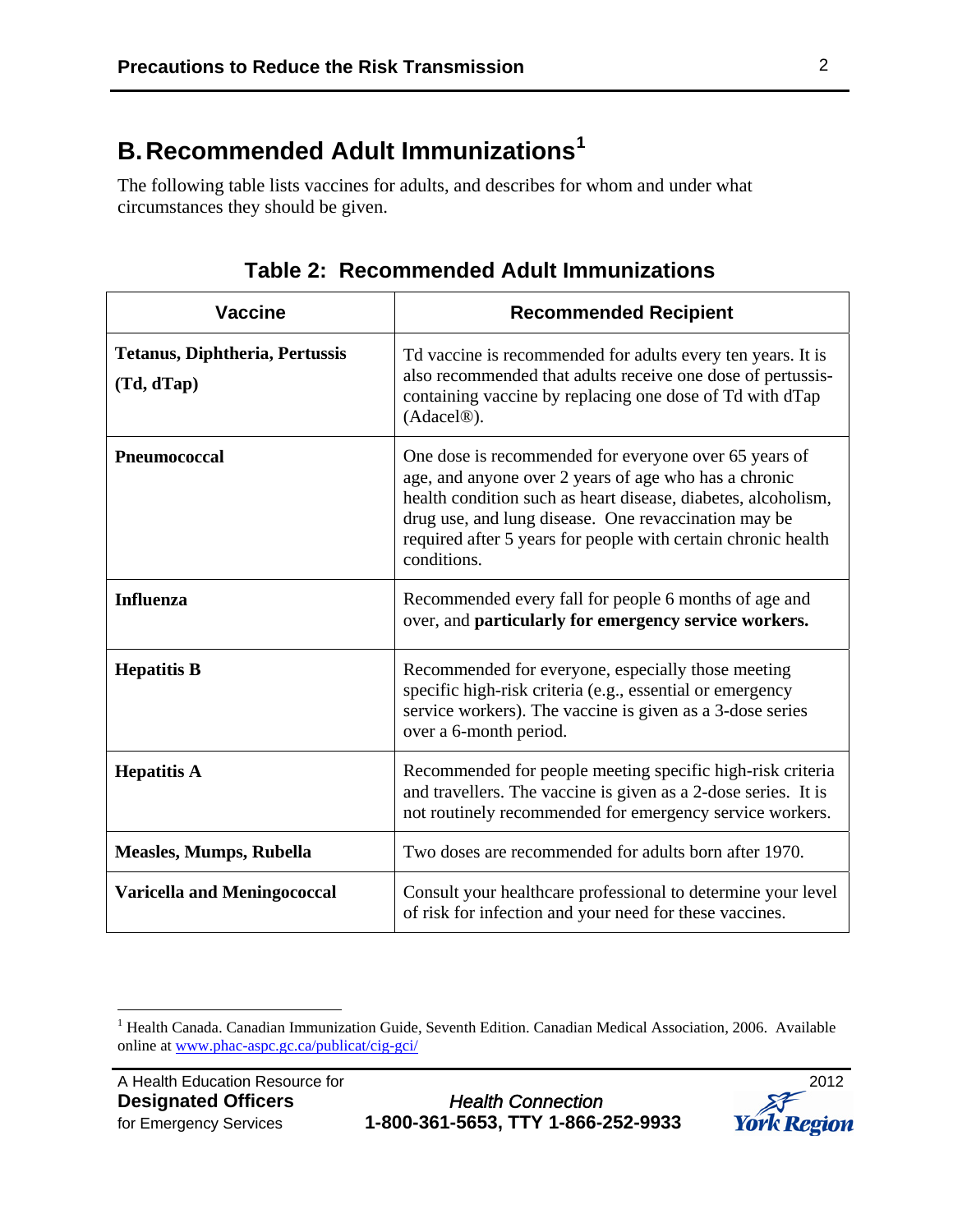## **C.Hand Hygiene**

Hand hygiene is the single most important means of preventing the spread of infection. It decreases the number of disease causing organisms on the surface of your hands, and can be achieved by handwashing or by rubbing a hand sanitizer product on your hands.

### **Handwashing**

#### **Hands should be washed:**

- Before and after client contact
- Between different procedures on same client (work from clean to dirty)
- Before and after removing gloves
- After personal functions (using the toilet, blowing your nose, covering a cough)
- Before preparing, handling, serving or eating food
- When hands are visibly soiled

#### **Correct Handwashing Procedure**



A Health Education Resource for 2012

**Designated Officers** *Health Connection* for Emergency Services **1-800-361-5653, TTY 1-866-252-9933** 

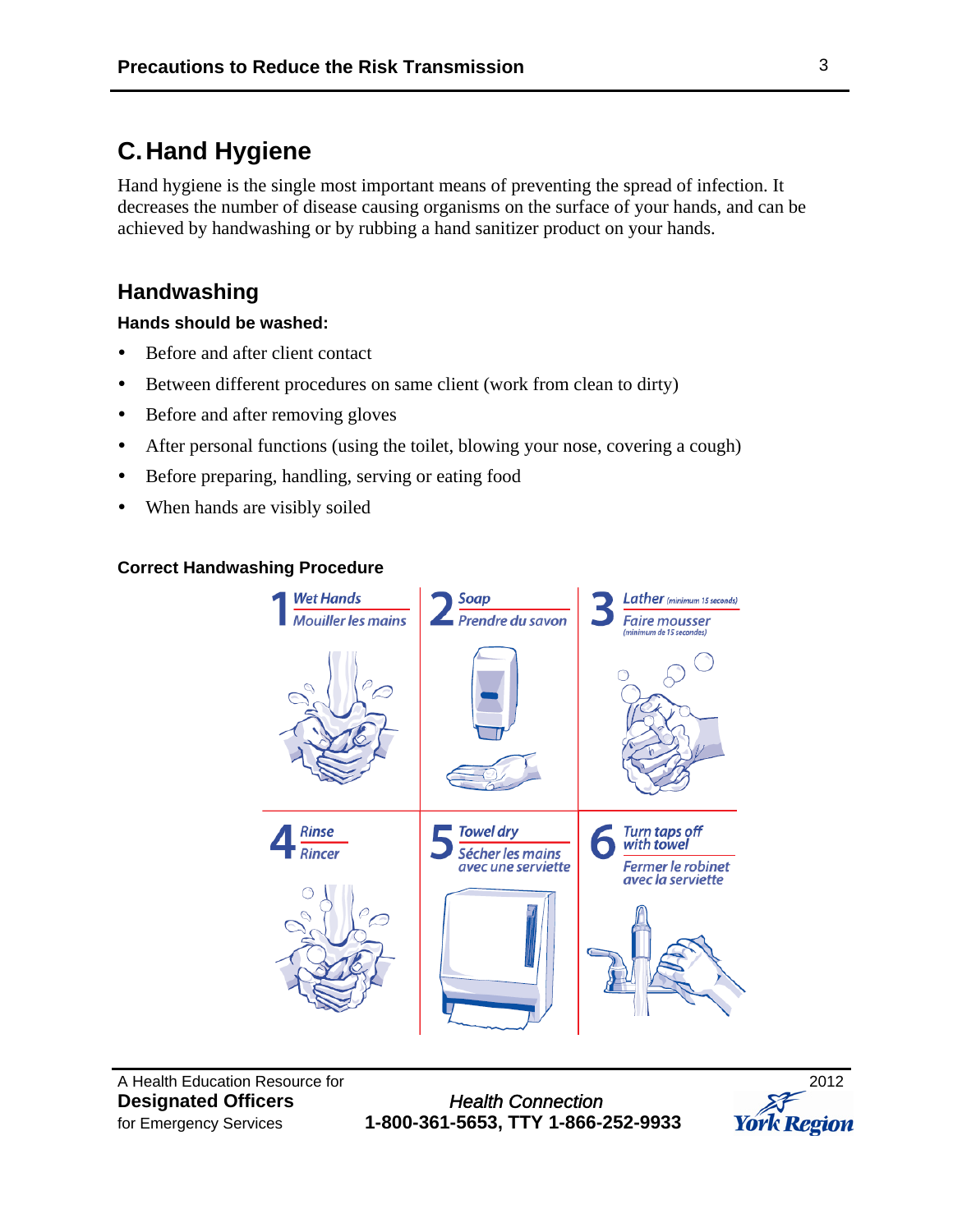### **Hand Sanitizers**

- Works best on clean, dry skin (water and organic materials on hands decrease effectiveness of alcohol)
- Choose alcohol-based sanitizers (70 to 90 per cent)
- Use when handwashing facilities are not available
- Use when hands are not visibly soiled
- Check expiry date
- Apply enough (thumb-size amount) and rub until hands are completely dry about 15 seconds

### **Other Key Points about Hand Hygiene:**

- Don't forget to clean wrist areas, the backs of hands and under fingernails
- Be aware that crevices in jewellery and artificial nails harbor micro-organisms
- Keep hands healthy apply moisturizer as needed to prevent cracking, chapped, or dry skin

Please review the [Best Practice Manual: Hand Hygiene \(Public Health Ontario\)](http://www.oahpp.ca/resources/pidac-knowledge/best-practice-manuals/hand-hygiene.html)

# **D.Routine Practices and Personal Protective Equipment**

Knowledge of routine practices and additional precautions gives the worker the information and skills to assess personal risk in emergency situations and to take precautions to protect themselves.

**Routine practices** protect individuals from exposure to **unknown** pathogens transmitted through blood or body fluids. Routine practices should be used anytime an exposure to blood or body fluids is anticipated. **All individuals should be considered infectious.**

**Additional precautions** protect individuals from **known** or suspected disease-specific causing pathogens. Specific procedures and personal protective equipment (PPE) will be necessary.

Employers of emergency response workers are responsible for making appropriate personal protective equipment (PPE) available to reduce their risk of exposure. Gloves, gowns, masks and goggles should be standard components of emergency response equipment.

### **Risk Assessment for Routine Precautions**

In many situations, the chance that an emergency service worker will be exposed to blood and other body fluids (e.g., vomit, feces, and respiratory secretions) can be determined in advance.

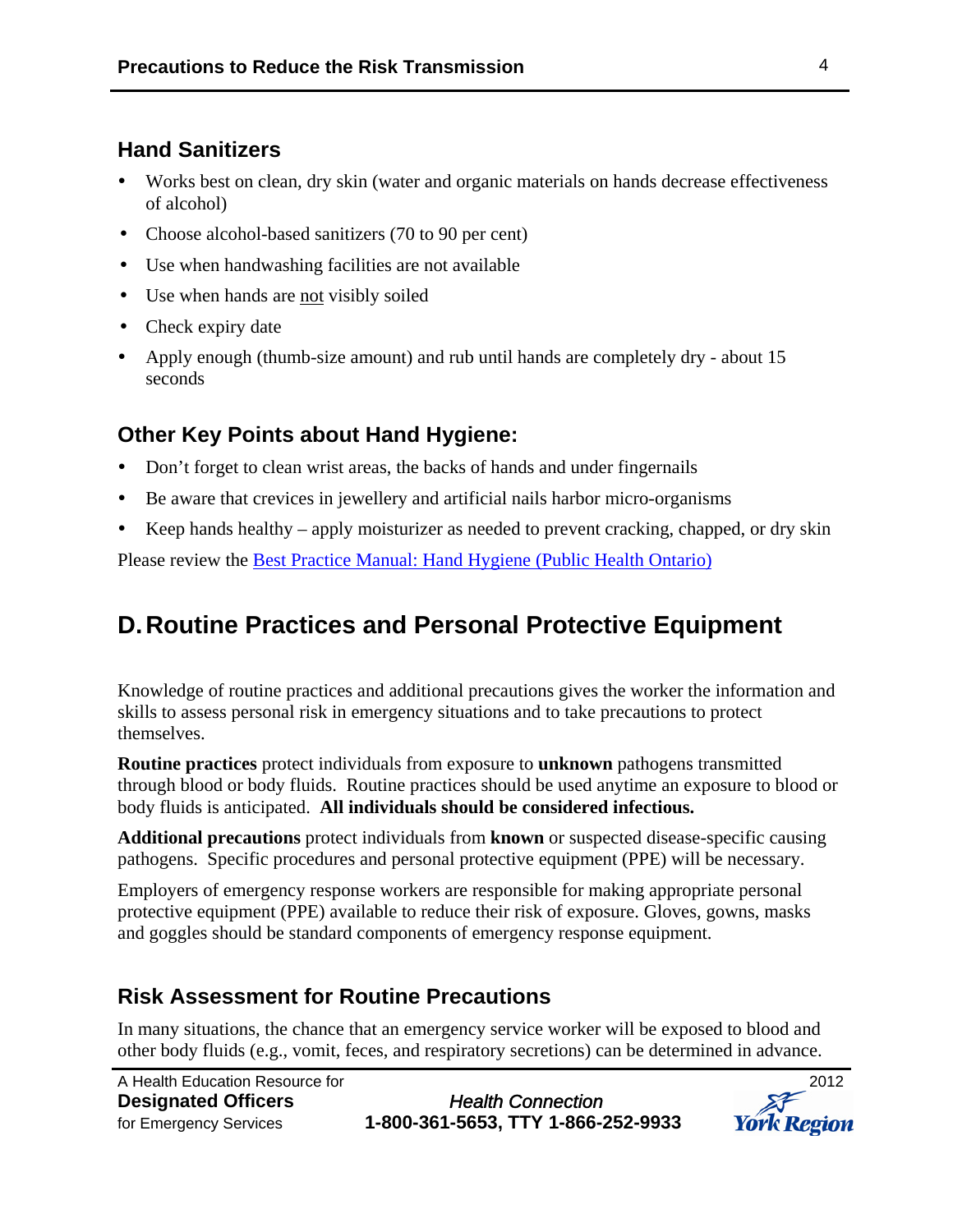Therefore, the worker should put on protective attire before beginning client care. Masks, goggles and gowns should be used in accordance with the level of exposure anticipated. An extra change of work clothing should be available at all times.

#### **1. Gloves (disposable)**

- Protect hands
- Should be donned by all personnel prior to initiating any emergency client care tasks involving exposure to blood or other body fluids, mucus membranes or if the worker has non-intact skin (cover cuts and other open abrasions on your skin)

**Note:** Extra pairs of gloves should always be available. When choosing gloves consider dexterity, durability and fit for the task being performed. In situations where large amounts of blood are likely to be encountered, it is important that gloves fit tightly at the wrist to prevent blood contamination of hands around the cuff. For multiple trauma victims, gloves must be changed for each client. Gloves should be removed immediately after completion of care; at point-of-use before touching clean environmental surfaces.

#### **2. Gowns/aprons**

- Protects skin and/or clothing
- Should be worn when contact of clothing or exposed skin with body fluids is anticipated

**Note:** The type of gown selected is based on three criteria: the nature of the interaction anticipated, the degree of contact with infectious material, and the potential for blood and body fluid penetration. Use water-resistant gowns if soaking is anticipated. Gowns should be cuffed and long-sleeved, and offer full coverage of the body front, from neck to mid-thigh or below.

#### **3. Masks**

• Protect the mucous membranes of the nose and mouth (e.g., surgical/procedural mask with ear loops or ties)

#### **4. Respirators**

• Protect respiratory tract from airborne infectious pathogens (e.g., N95 mask)

**Note:** Masks and respirators should securely cover the nose and mouth. Change the mask/respirator if it becomes wet, and do not touch it while wearing it.

#### **5. Goggles/Face Shields**

protect eyes

**Designated Officers** *Health Connection* for Emergency Services **1-800-361-5653, TTY 1-866-252-9933** 

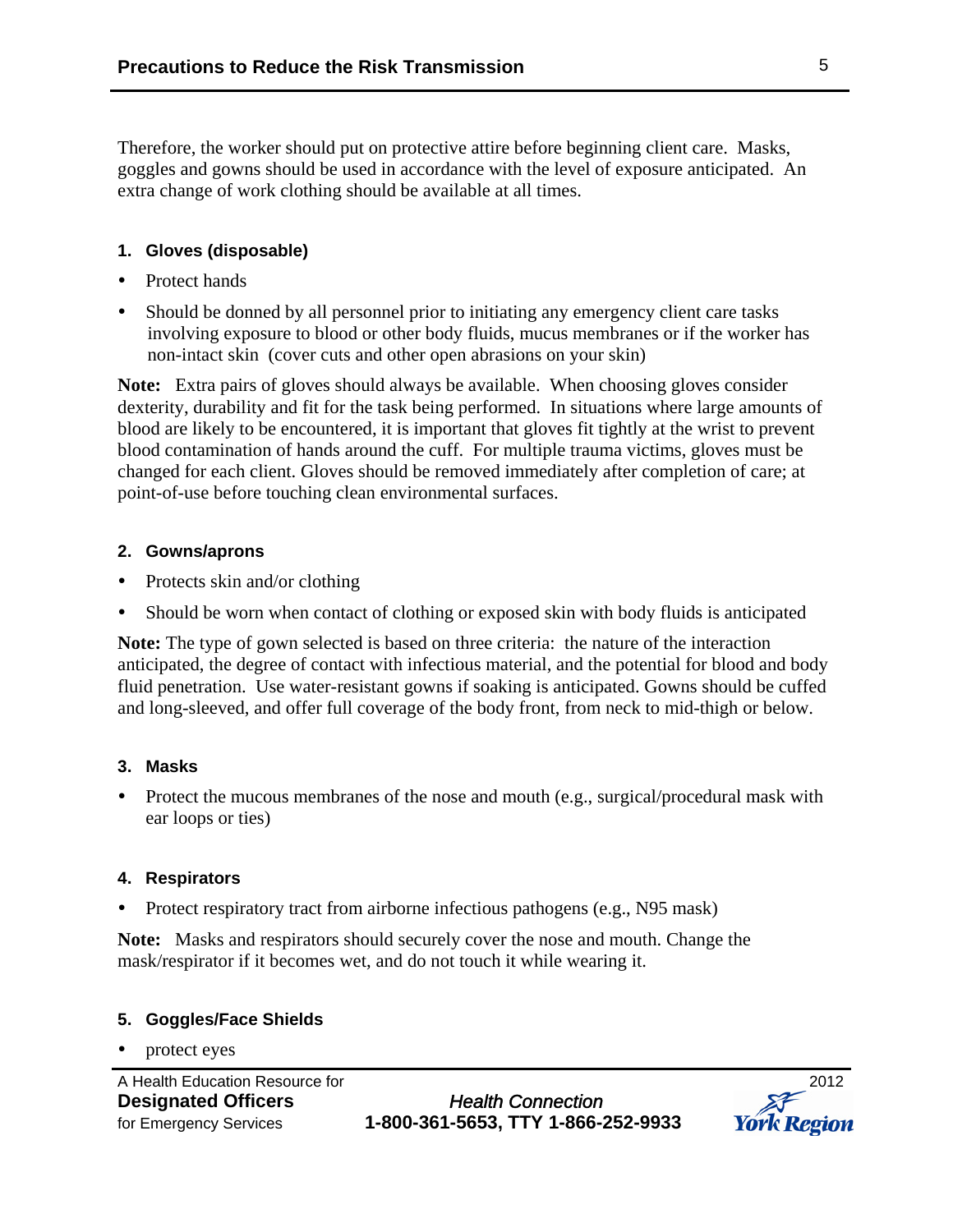- prescription eye glasses and/or sunglasses are not acceptable as eye protection
- should be worn together with a mask when anticipating splashes or sprays of body fluids to the facial area

## **Proper Procedures for Putting on and Taking off Personal Protective Equipment**

#### **1. Donning (Putting On) Personal Protective Equipment**

Before contact with client, always perform hand hygiene and put on PPE as follows:

- 1. Gown
- 2. Mask
- 3. Goggles
- 4. Gloves

#### **2. Doffing (Taking Off) Personal Protective Equipment**

Be careful when removing and discarding PPE to reduce the chance of contaminating yourself. Perform hand hygiene anytime you suspect your hands have become contaminated during PPE removal. PPE should be removed as follows:

- 1. Gloves (outside of glove is dirty)
	- Use the glove-to-glove/skin-to-skin technique and discard
- 2. Gown (gown front and sleeves are dirty)
	- Peel off away from body and turn inside out, roll into ball and discard
- 3. Perform hand hygiene
- 4. Goggles
	- Grasp earpieces and pull away from face, put in appropriate receptacle
- 5. Mask
	- Handle by ear-loops, remove from face in a downward direction and discard

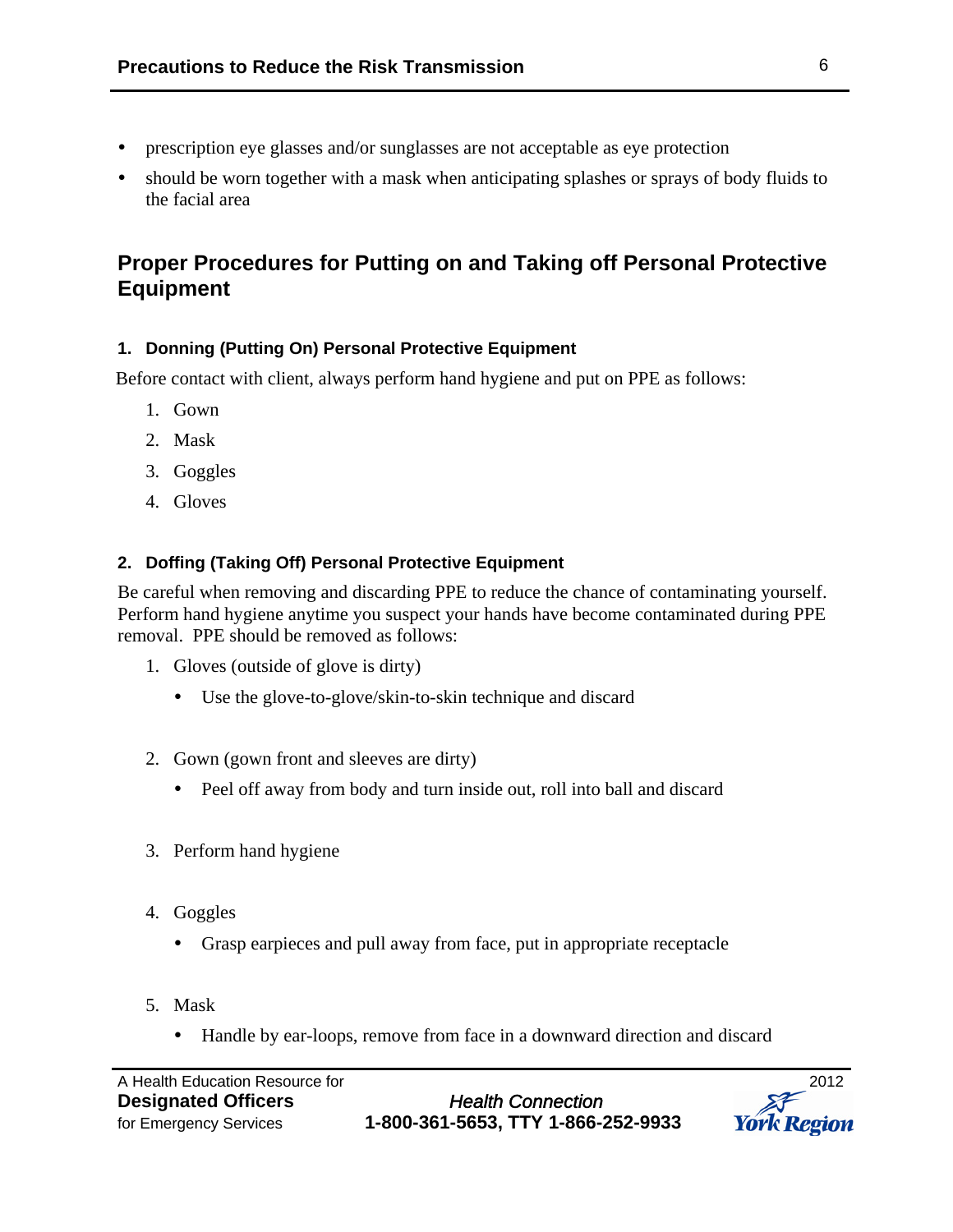6. Perform hand hygiene

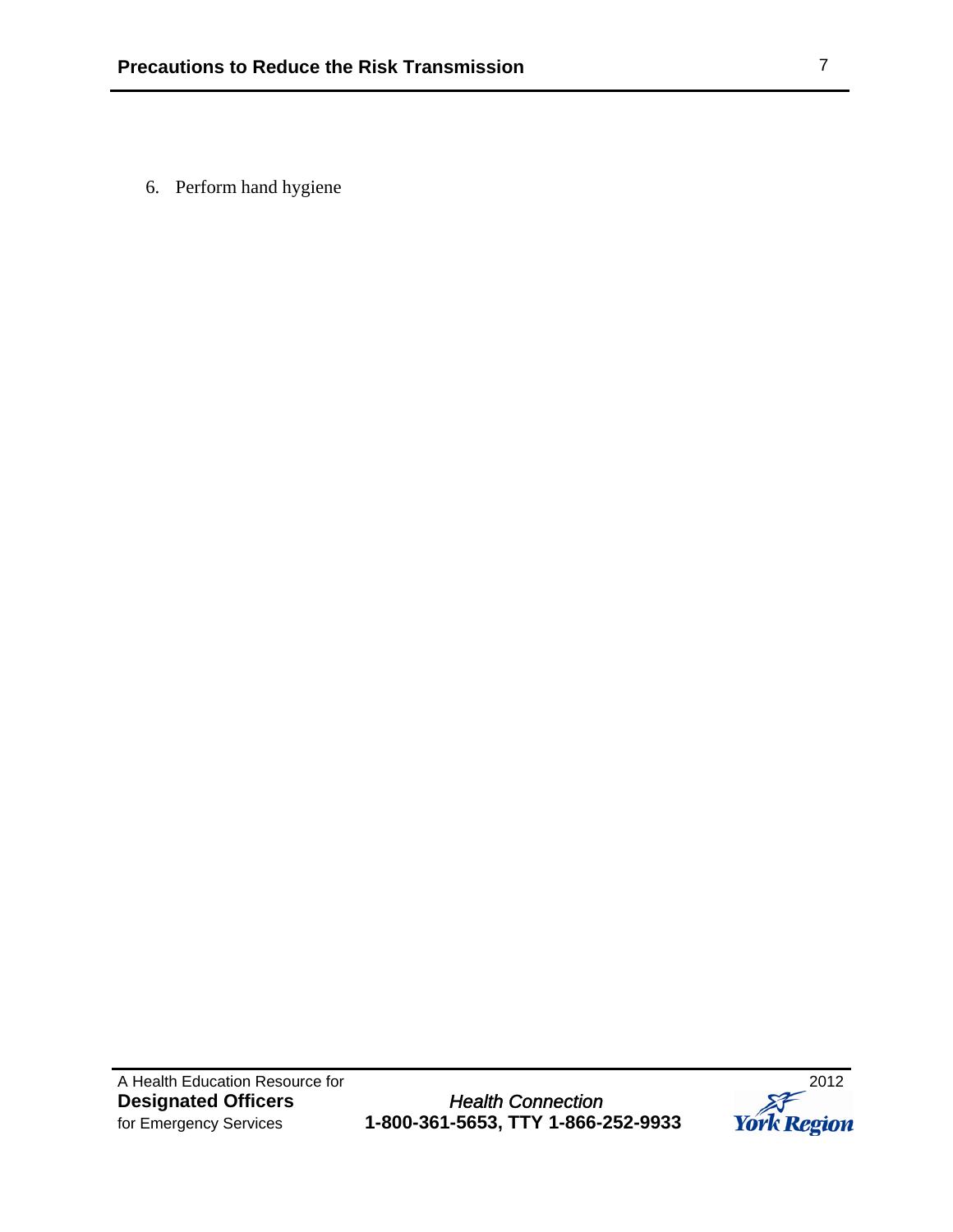## **Precautions to Break the Chain of Transmission**

The following table summarizes the appropriate precautions to take to break the chain of transmission at the transmission link.

| <b>Route of</b><br><b>Transmission</b> | <b>Explanation</b>                                                                                                                                                                                                                                                                                                                                                                                                                 | <b>Examples of</b><br><b>Microorganisms/Diseases</b>                                                                                                           | <b>Precautions</b><br>to be Taken                                                                                                                 |
|----------------------------------------|------------------------------------------------------------------------------------------------------------------------------------------------------------------------------------------------------------------------------------------------------------------------------------------------------------------------------------------------------------------------------------------------------------------------------------|----------------------------------------------------------------------------------------------------------------------------------------------------------------|---------------------------------------------------------------------------------------------------------------------------------------------------|
| <b>Direct Contact</b>                  | Transmission occurs when microorganisms<br>are transferred by direct physical contact<br>between an infected or colonized individual<br>to a susceptible host                                                                                                                                                                                                                                                                      | antibiotic resistant<br>$\bullet$<br>organisms (AROs)<br>$\bullet$<br>E. coli<br>hepatitis B<br>$\bullet$                                                      | $\bullet$<br>hand<br>hygiene<br>gloves<br>$\bullet$<br>gown                                                                                       |
| <b>Indirect Contact</b>                | Transmission occurs when there is a<br>passive transfer of germs to a susceptible<br>host via an intermediate object such as<br>contaminated objects, equipment or the<br>environment                                                                                                                                                                                                                                              | <b>Note:</b> Most microorganisms<br>have to enter the mouth, nose,<br>eyes or break in the skin to<br>cause an infection                                       |                                                                                                                                                   |
| Droplet                                | Microorganisms are spread by relatively<br>large respiratory droplets that people<br>sneeze, cough, or sputter. The droplets<br>travel short distances (approx. 2 metres)<br>through the air and are deposited on the<br>nasal or oral mucosa of the new host.<br>Droplets can also settle on objects in the<br>immediate environment, where they may<br>remain infectious for hours and be spread<br>by indirect contact as well. | common cold virus<br>$\bullet$<br>influenza<br>$\bullet$<br>$\bullet$<br>pertussis (whooping<br>cough)<br>$\bullet$<br>meningitis<br>strep throat<br>$\bullet$ | $\bullet$<br>hand<br>hygiene<br>mask<br>$\bullet$<br>(surgical)<br>$\bullet$<br>goggles                                                           |
| Airborne                               | These microorganisms are aerosolized<br>when people sneeze, cough, laugh, or<br>exhale. They travel on dust particles or<br>other debris that can remain suspended in<br>the air for long periods of time, and are<br>widely dispersed by air currents. The<br>microorganisms are inhaled by the<br>susceptible host who can be some distance<br>away from the host.                                                               | tuberculosis<br>$\bullet$                                                                                                                                      | $\bullet$<br>hand<br>hygiene<br>respirator<br>$\bullet$<br>(N95)<br>$\bullet$<br>negative<br>pressure<br>room<br>room/door<br>$\bullet$<br>closed |

**Table 3: Precautions to Break the Chain of Transmission** 

A Health Education Resource for 2012

**Designated Officers** *Health Connection* for Emergency Services **1-800-361-5653, TTY 1-866-252-9933** 

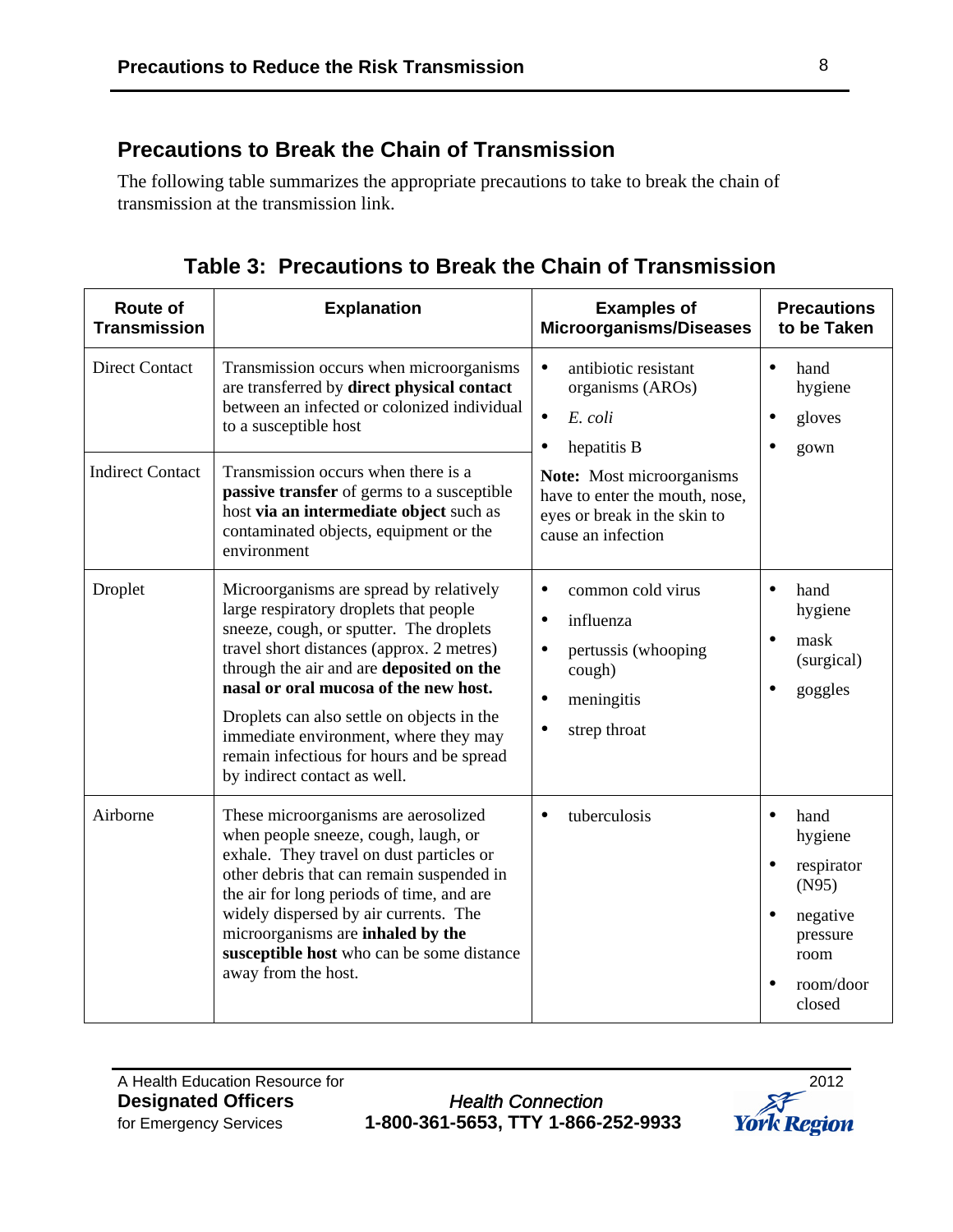## **E. Cleaning, Disinfecting and Sterilizing**

### **Removing Infectious Material from a Surface**

Follow these procedures after an accidental splash, spray, spill, or other release of blood or body fluids to contain, clean, and decontaminate the surface

- 1. Identify what protective equipment should be worn and know the location of the equipment and supplies required.
	- Wear gloves during the cleaning and decontaminating process
	- If the possibility of splashing exists, wear a face shield and gown
	- For large blood spills, wear overalls, gowns or aprons, as boots or protective shoe covers
	- Change PPE if torn or soiled
	- Always remove PPE prior to leaving the location of the spill
	- Perform hand hygiene as the final step
- 2. Determine what cleaners and disinfectants will be used.
- 3. Inspect the area around the spill for splatters or splashes.
- 4. Confine and contain the spill and clean the area of organic matter (e.g., blood, vomit). This must be done first for disinfection of the area to be effective. The surface must be cleaned of obvious organic material before applying a disinfectant because hypochlorites and other germicides are substantially inactivated by blood and other organic materials.
	- Allow aerosols to settle
	- Wearing protective clothing, gently cover spill with absorbent paper towel
	- Remove excess blood and body fluids with disposable towels
	- Discard the towels into a plastic-lined regular waste receptacle unless the soiled materials are so wet that blood can be squeezed out of them, in which case they must be placed in biomedical waste (i.e., yellow bag)
- 5. After the area has been cleaned, disinfect the entire spill area with a "hospital-grade" disinfectant (see **Disinfectants** section) and allow it to stand for the amount of time recommended by the manufacturer – this is called "contact time".

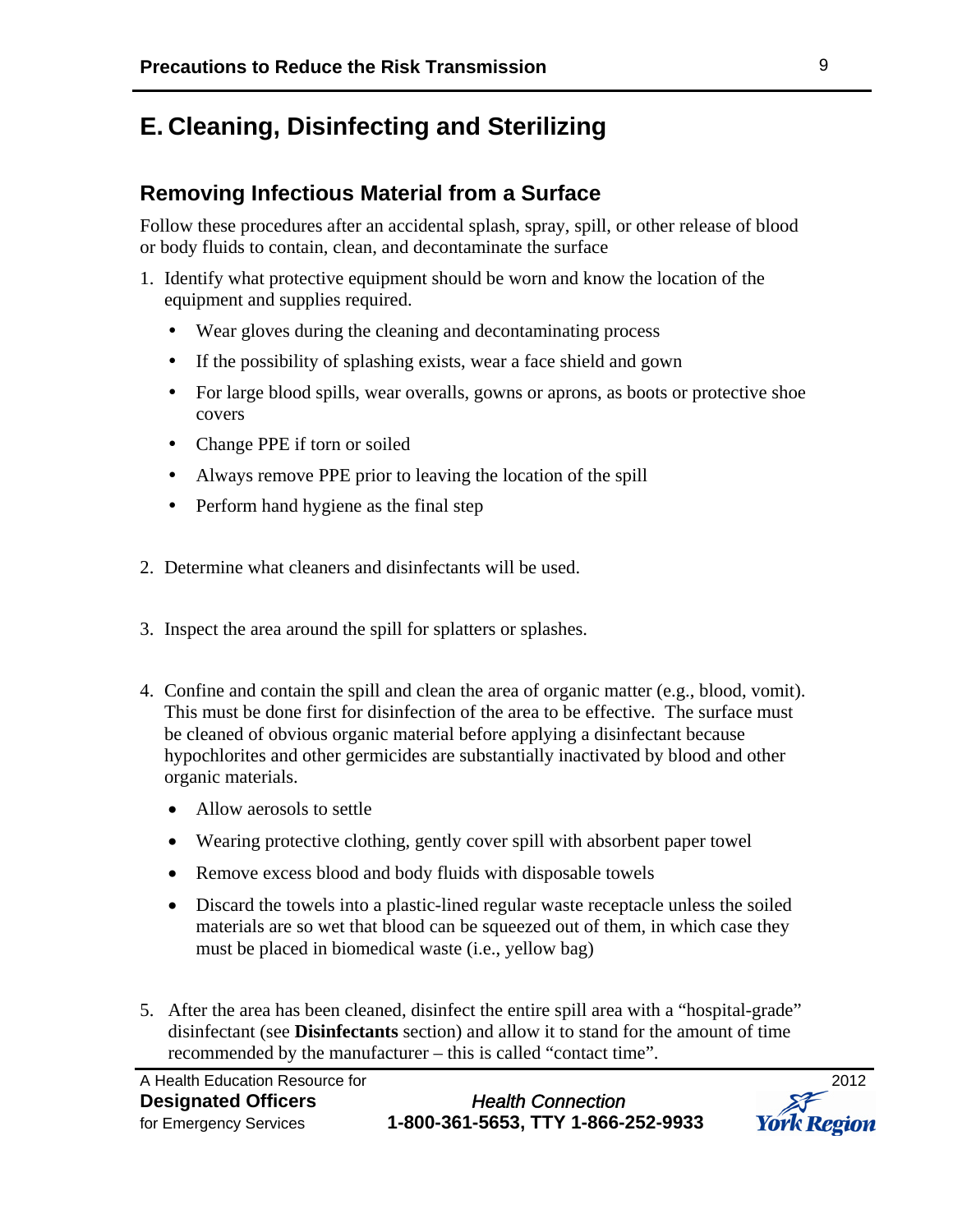- 6. After the appropriate contact time has lapsed, wipe the area again using disposable towels and discard into regular waste. Care must be taken to avoid splashing or generating aerosols during the clean-up.
- 7. Remove PPE and perform hand hygiene.

\*Note: If the spill is on carpet/fabric, follow the above steps then arrange for the carpet/fabric to be cleaned with an industrial cleaner as soon as possible*.* 

8. Replace loose or cracked work surfaces as appropriate.

#### **Disinfectants**

- Disinfectants should have a Drug Identification Number (DIN) on the label
- The most commonly used disinfectants are dilutions of hypochlorite (household bleach), hydrogen peroxide, iodophors, phenols, and quaternary ammonium compounds
- It is important, prior to use, to ensure the chosen disinfectant is compatible with the surface to be disinfected to avoid corrosion, surface breakdown, etc.
- The appropriate contact time depends on the type and concentration of disinfectant always follow the manufacturer's recommendations
- Use a low-level or "hospital-grade" disinfectant on environmental surfaces, equipment/devices that touch intact skin only (but not mucous membranes) or does not directly touch the client/patient/resident
- Examples of low-level or "hospital-grade" disinfectants are: hypochlorite/household bleach 5.25% (1:50 solution or 1000 ppm) with a 10 minute contact time), Quaternary ammonium compounds ("QUATs"), 0.5% Accelerated hydrogen peroxide
- Use a high-level disinfectant/hypochlorite (5.25%) solution for blood spills: 1:10 solution or 5000 ppm with a 10 minute contact time

## **Removing Infectious Material from Clothing/Fabric**

Wash clothes/fabric separately if they are heavily soiled with blood/body fluids.

1. Place and transport clothing/fabric that has been contaminated with blood or body fluids capable of transmitting pathogens in clearly marked containers that prevent leakage.

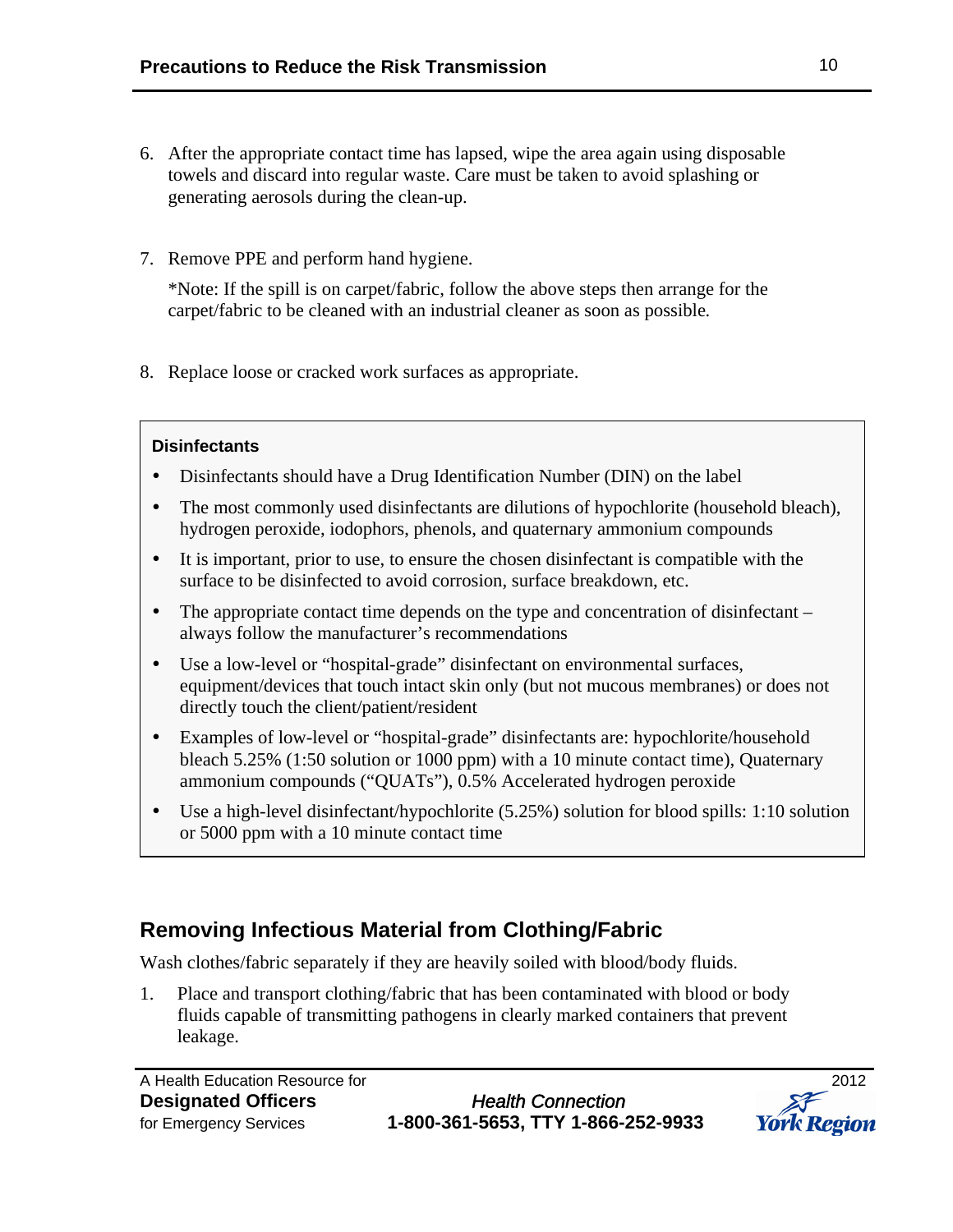2. Rinse off blood or body fluids prior to washing. Wear protective equipment if splashing is anticipated.

Note of caution: Power rinsing (e.g., spray hose) is not recommended because it can cause aerosols that could be inhaled.

- 3. Wash in a hot water cycle with detergent and bleach (250 ml of bleach for a large load).
- 4. Dry items in the dryer on high heat, if possible.
- 5. Dry clean where appropriate.

### **Removing Infectious Material from Medical Equipment**

The following procedures should be followed to clean, disinfect, sterilize, or dispose of contaminated equipment and reusable supplies.

- 1. Place and transport items contaminated with blood or body fluids that are capable of transmitting bloodborne pathogens in clearly marked containers that prevent leakage.
- 2. Identify what cleaners and disinfectants are effective against the infectious material of concern and what articles and surfaces require cleaning and disinfecting.
- 3. Wear protective equipment. For example, general purpose, neoprene, rubber, or butyl gloves are suitable in most cases for surface cleaning.
- 4. Use the disinfection and sterilization procedures that are the currently recommended standards: [Best Practice Manual: Cleaning, Disinfection and Sterilization of medical](http://www.oahpp.ca/resources/pidac-knowledge/best-practice-manuals/cleaning-disinfection-and-sterilization.html)  [equipment/devices](http://www.oahpp.ca/resources/pidac-knowledge/best-practice-manuals/cleaning-disinfection-and-sterilization.html)
- 5. Closely follow the manufacturer's specifications for compatibility of the medical device with chemical germicides.